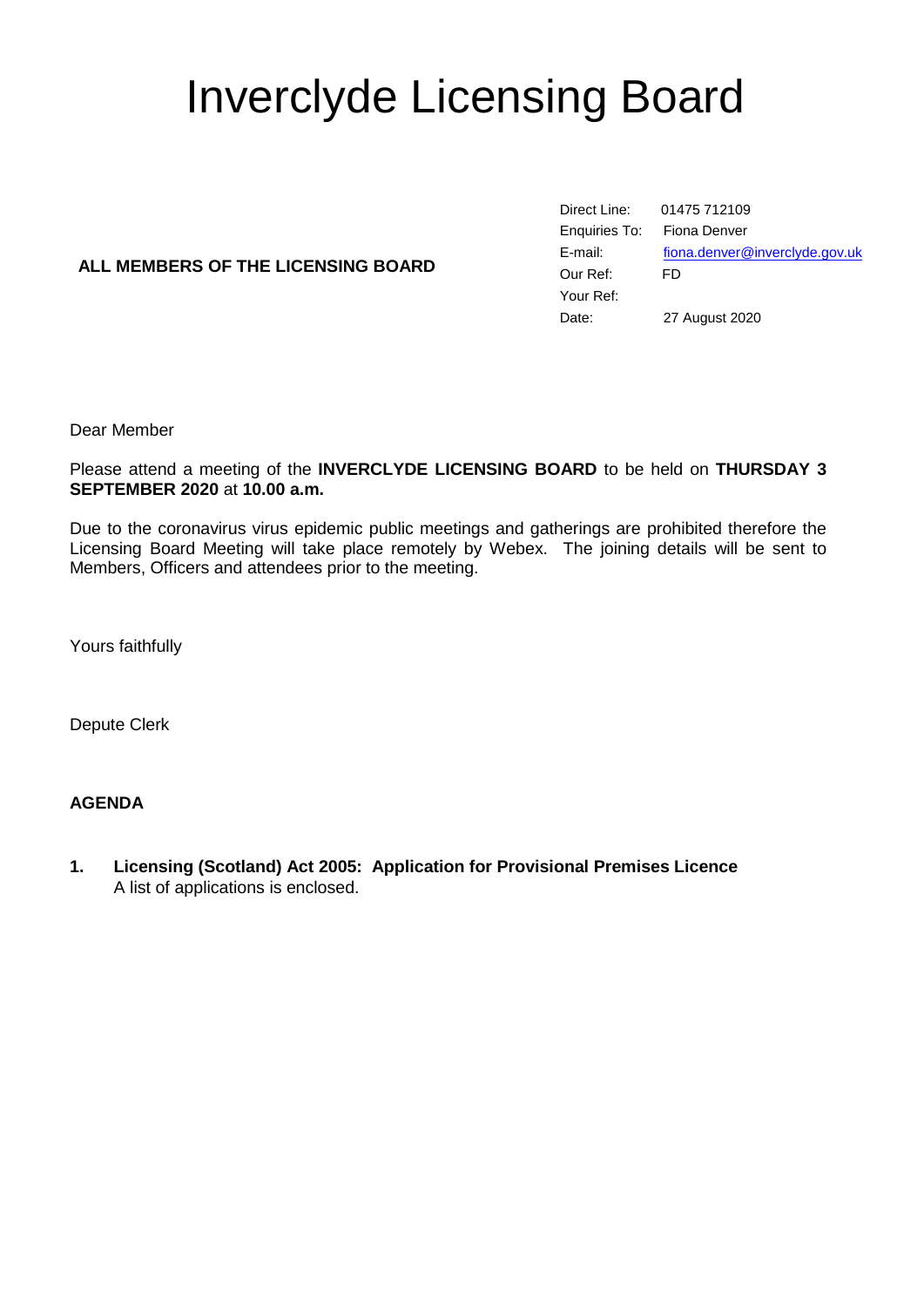# INVERCLYDE LICENSING BOARD

# LICENSING (SCOTLAND) ACT 2005

# (1) APPLICATION FOR PROVISIONAL PREMISES LICENCE

| No.            | Applicant      | <b>Premises</b>                                 | <b>Proposed Licence Details</b>                                                                                                                                                                                                    |                                                                                                                    | Decision |
|----------------|----------------|-------------------------------------------------|------------------------------------------------------------------------------------------------------------------------------------------------------------------------------------------------------------------------------------|--------------------------------------------------------------------------------------------------------------------|----------|
| $\mathbf{1}$ . | Teresa McGlynn | One 18 Caffe<br>118 Cathcart Street<br>Greenock | <b>Description of Premises</b><br>Café / Bistro with outside seating area situated within two<br>units on ground floor of a three storey property.                                                                                 |                                                                                                                    |          |
|                |                |                                                 | <b>Core Licensing Hours - On Sales</b>                                                                                                                                                                                             |                                                                                                                    |          |
|                |                |                                                 | Monday - Saturday<br>Sunday                                                                                                                                                                                                        | 11.00 a.m. $-$ 11.00 p.m.<br>1.00 p.m. $-$ 11.00 p.m.                                                              |          |
|                |                |                                                 | <b>Core Licensing Hours - Off Sales</b><br>N/A                                                                                                                                                                                     |                                                                                                                    |          |
|                |                |                                                 | <b>Seasonal Variations</b><br>None                                                                                                                                                                                                 |                                                                                                                    |          |
|                |                |                                                 | <b>Activities</b><br>Restaurant facilities; bar meals; Club or other group meetings<br>etc.; recorded music; live performances; and outdoor drinking<br>facilities to be provided during core licensing hours.<br>(Tick Box - Yes) |                                                                                                                    |          |
|                |                |                                                 | <b>Further Details</b><br><b>None</b>                                                                                                                                                                                              |                                                                                                                    |          |
|                |                |                                                 | <b>Any Other Activities</b><br>Sale and painting of ceramic crafts.<br>Live music will be provided on occasions.                                                                                                                   | Take-away service is provided throughout the day from<br>9.00 a.m. - 11.00 p.m. for food and non-alcoholic drinks. |          |